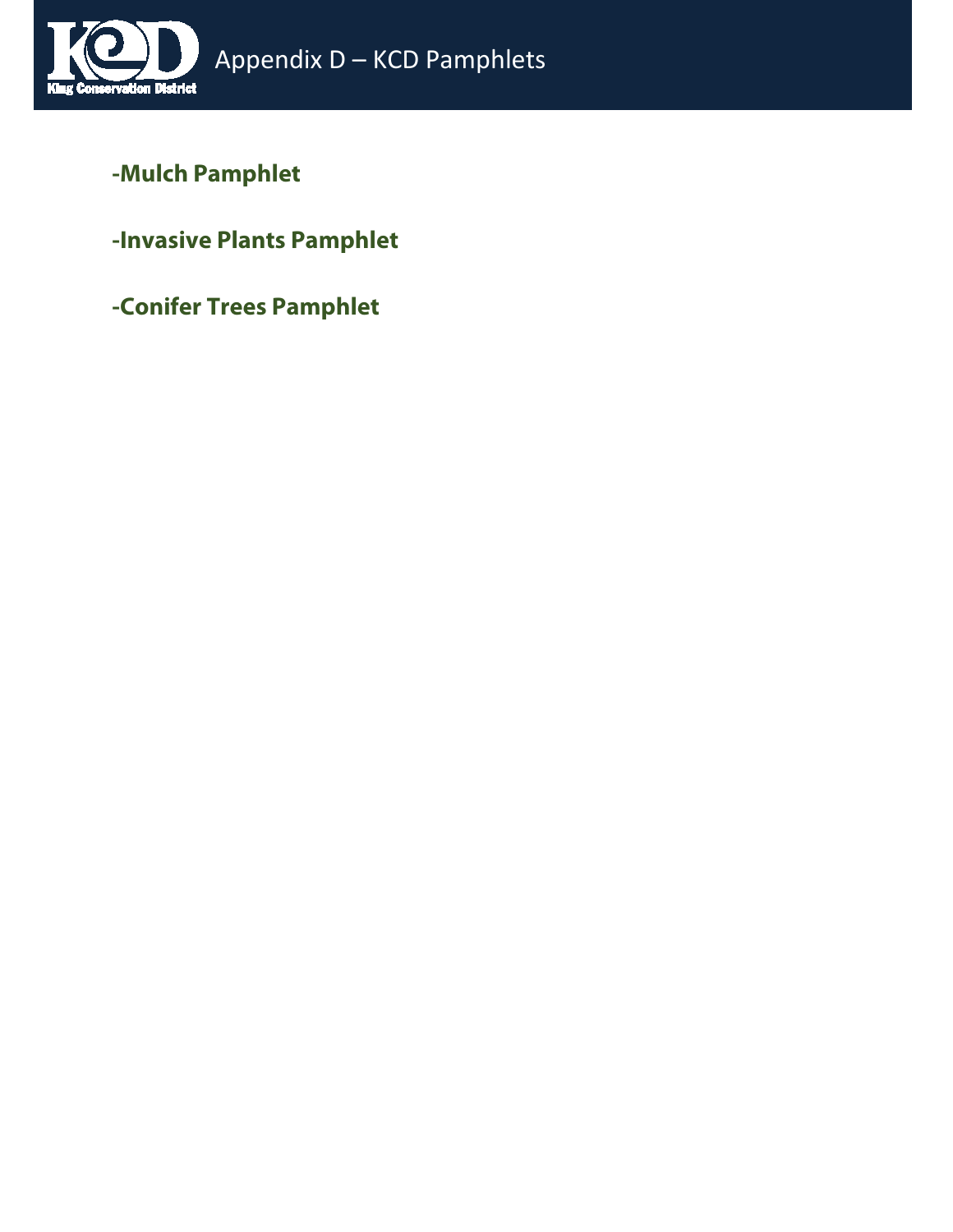# MULCH, MULCH, AND **MULCH AGAIN!**

#### **What is mulch?**

Mulch can refer to any type of non-living ground cover. Here, we are specifically talking about wood chips.

Arguably, there is nothing better you can do for your trees than mulch them. Proper mulching helps your tree get enough water during dry summer months, keeps away grass and weeds that compete with your tree, protects your tree from damage by lawn mowers and weed whackers (you don't need to get so close!), and breaks down slowly over time to feed your tree. It's a simple way to keep your trees healthy and to give your yard a well-cared for look.

## **WHAT TYPE OF MULCH SHOULD I USE FOR MY TREES?**

There are a few types of mulch, and some are better than others.

**Arborist wood chips** are the best for mulching trees and shrubs. Arborist wood chips come from older trees' pruned branches and stems. They include both green parts (leaves) and brown (woody) parts. They have some large and some small pieces. The mix of green and brown is a great combination, as the green parts break down quickly to add nutrients to the soil, the brown woody parts break down more slowly



over 1-3 years. Arborist wood chips do the best job of holding water in the soil, keeping soil at the right temperature, and controlling weeds.

Large wood chips are more uniform in nature and do not have any green (leaf) material. These chips have been processed. However, because they are large in size (ideally at least an inch long) they shouldn't break down too quickly and will still help prevent weeds and hold in water. These chips are second best for your tree if you cannot get arborist wood chips.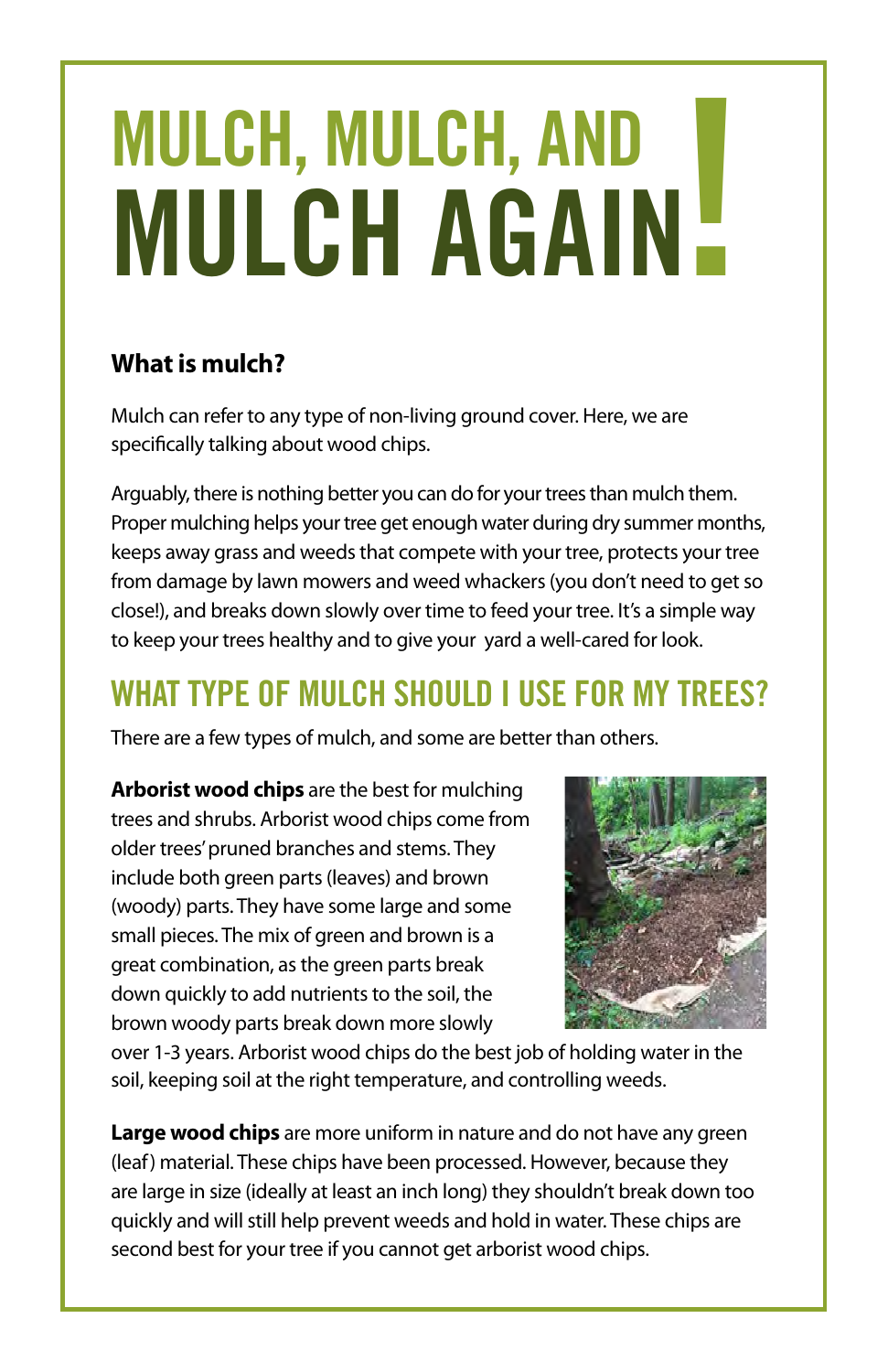Don't confuse **beauty bark** for wood chips. It's a woody material that is very small, uniform, and contains no green (leaf) parts. Beauty bark breaks down very quickly, meaning it must be replaced often. Some beauty bark is dyed (red is common). This dye is not something you want in your soil or local water ways - which is where the dye will go as the bark quickly breaks down. Avoid beauty bark in your yard.

## HOW DO I MULCH A TREE CORRECTLY?

**Weed first:** Removing grass and any plants from around the base of your tree is a simple way to keep a tree healthy and protect it from weed whacker damage. Grass and plants compete with trees, absorbing water and nutrients from the soil. Once you've removed the grass and plants, lay down a 2- to 4-inch thick layer of mulch to hold soil moisture, control weeds, and protect the soil from extreme summer and winter temperatures.

**Donuts, please:** Spread mulch around the base of your tree or shrub. Keep the mulch in a donut shape by staying a hands-width away from the trunk. Mulch that is touching the trunk leads to decay which over time can kill your tree and cause it to fall over.

**Avoid Mulch Volcanos: Mulch volcanos are** created when you pile mulch high around the trunk of a tree or shrub. You see it often in commercial landscapes, but it should not be repeated in your yard! Piling mulch against the trunk of a tree leads to a host of problems including disease, rot, and potentially tree death.





#### FOR MORE GUIDANCE ON MULCHING:

**Trees for City of Seattle (video)** - *seattle.gov/trees/mulch.html*  **King County** - *kingcounty.gov,* search for "go native mulch" **Washington State University** - *gardening.wsu.edu*, search "compost mulch"

FOR GETTING MULCH: **Chip Drop** - *getchipdrop.com*



**Local Food Healthy Forests Clean Water Better Ground**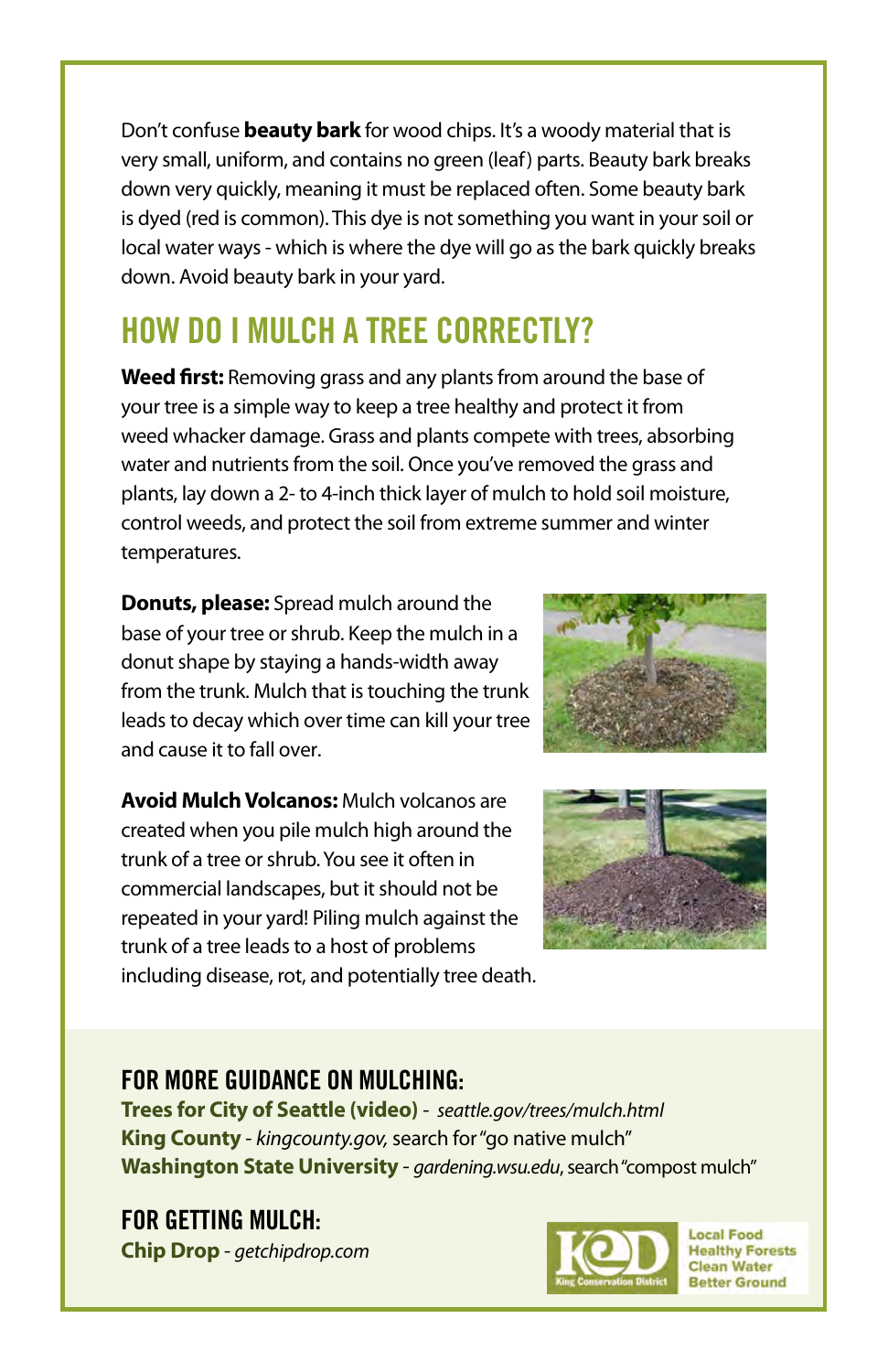## WHAT IS AN **INVASIVE PLANT F**

**"Invasive plant"** is a term for a plant that has become a weed pest: a plant which grows quickly and aggressively, spreads easily, and forces out other plants. The most aggressive weeds can easily grow among existing healthy plants. Invasive plants are bad news: they are difficult to control and can move from one area to another to take over a whole landscape. Many non-native plants can become invasive and threaten our natural open spaces and forested parks. Here are some top "offenders" to look out for and control.

## INVASIVE VINES: English Ivy and Clematis



*Clematis Photo: King County Noxious Weed Program*



*Ivy*

English ivy and clematis are quick growing climbing plants that can take over a tree in no time. Both can kill large trees by weighing down branches and intercepting water and light. Both spread easily by seed: clematis by wind and ivy by birds. Left alone, ivy can take over large areas killing all other plants and often creating homes for rats.



**Local Food Healthy Forests Clean Water Better Ground**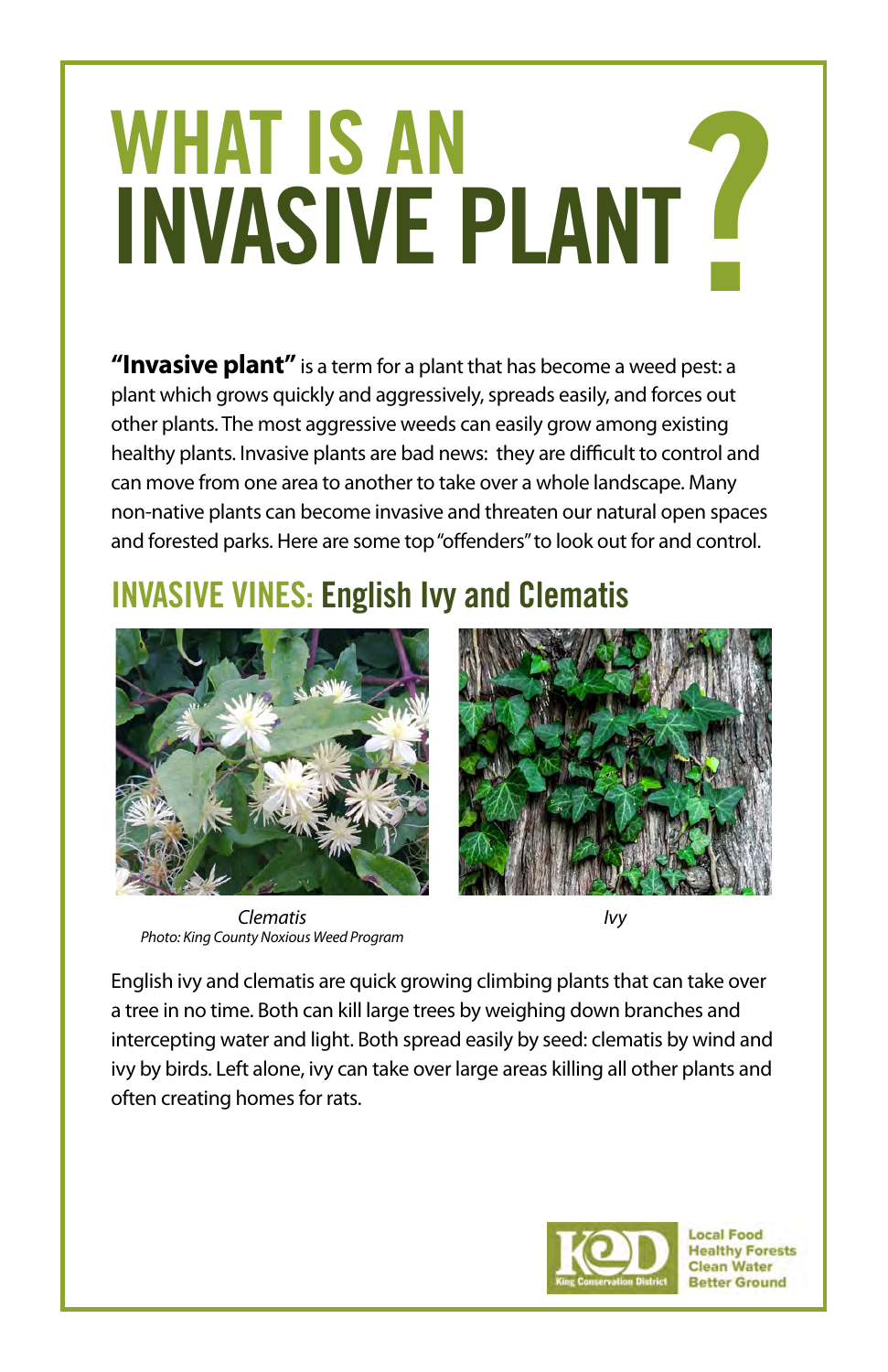#### MANAGING INVASIVE VINES

If ivy or clematis is growing up a tree, creating "life-saver" or "survival rings" is the first step to save your tree and reduce the number of ivy seeds. Here's how.

- **1** Start by cutting all vines at shoulder height, then again at the bottom of the tree.
- **2** Remove the cut sections of the ivy from the trunk.
- **3** Do not attempt to pull vines above out of the tree; they will wither and die on their own and pulling them down from high branches can be dangerous and may damage the tree.
- **4** Dig out the vine roots in a radius that is at least 5 feet away from the tree
- **5** Pulled vines should be disposed of in your curb side yard waste bin.



Removing ivy and clematis by hand is the most effective method of controlling these aggressive weeds. Use of herbicides to control these vines is not recommended and should only be done by an experienced professional.

#### DID YOU KNOW THERE ARE INVASIVE TREES?

You know about invasive weeds like ivy and blackberry, but did you know that there are invasive trees too? They are more common than you may think in yards and communities. Afterall, they are often easy to grow and have likely spread from other yards and landscapes. The problem is they do a fabulous job of growing in places that we don't want them to grow in, including forested natural areas where they shade out native vegetation and make it virtually impossible for other plants to grow. Birds are often the culprit for moving these trees around, feasting on abundant berries and seeds and carrying them to nearby yards.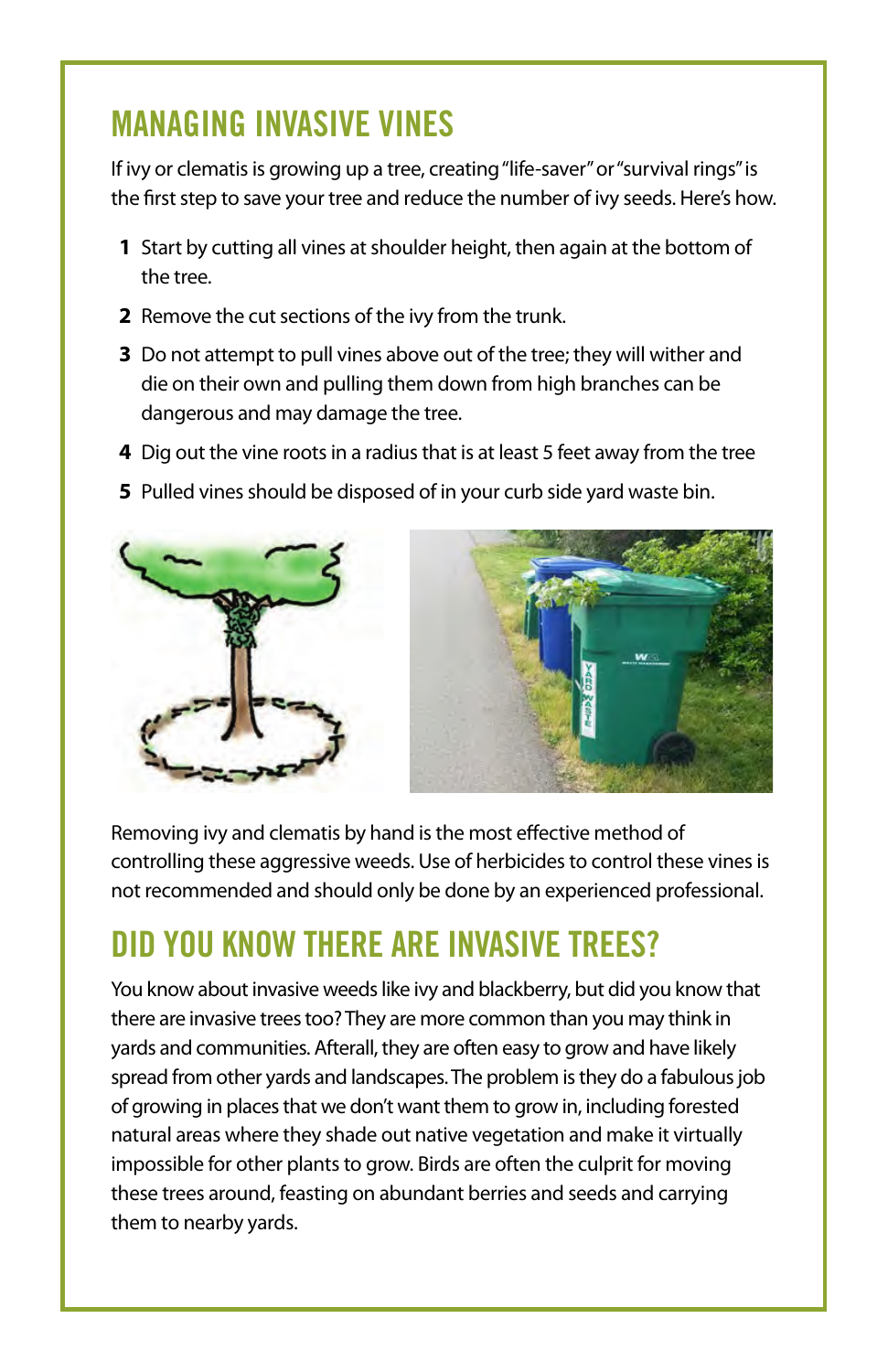Here, we will focus on two of the worst offenders: holly and laurel.



*Photo: King County Noxious Weed Program Holly*



*Photo: King County Noxious Weed Program Laurel*

Holly and laurel can spread easily and are difficult to kill. If holly and laurel are only cut back, they will re-sprout from stumps. Both can grow in heavy shade and produce fruits that are highly attractive to birds.

#### MANAGING INVASIVE TREES

Small tree seedlings can be pulled by hand or dug out with hand tools. The key to success is to remove all roots so the invasive tree doesn't re-sprout

When removing a larger invasive tree, it is still important to remove the roots which can be done by digging them out with a shovel or other hand tools. If you don't remove the roots the tree will quickly regrow multiple new stems, making the problem much worse.

For especially large trees, consider hiring a professional to do this work. Refer to the Hiring of a Professional topic on how and when to hire a professional for your invasive tree removal needs.

There are many other common invasive trees that are unfortunately found in our forested natural areas including: golden chain tree, horse chestnut, black locust, and some non-native maples, hawthorns, and mountain ash, among others. Consulting King County Noxious Weeds can help you identify if any trees on your property are one of these invasive trees.

#### FOR MORE INFORMATION AND ANSWERS TO YOUR INVASIVE PLANT QUESTIONS:

**King County Noxious Weeds** - *kingcounty.gov*, search "noxious weeds" or call 206-477-WEED (206-477-9333)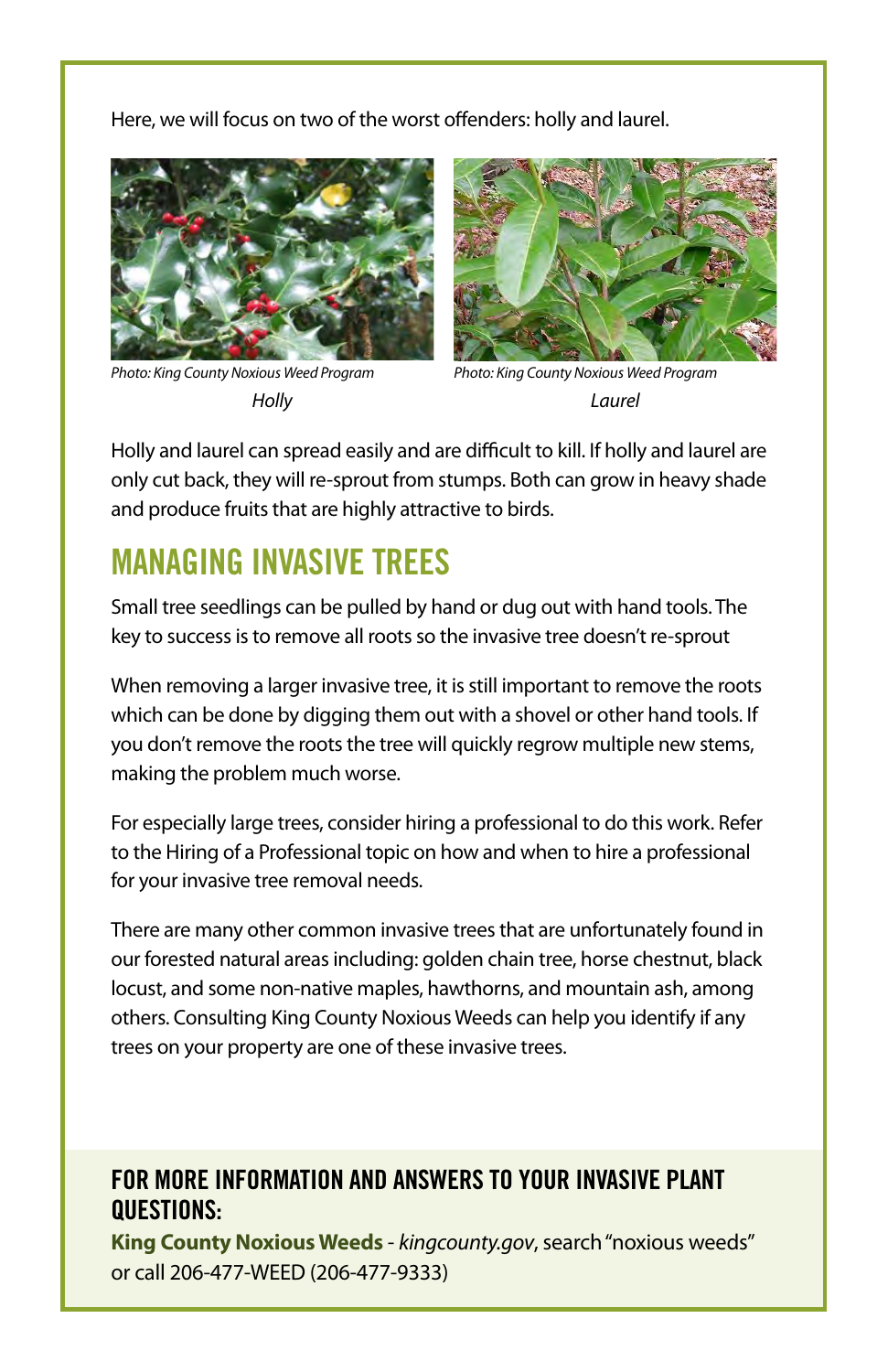#### THE NEXT BIG INVADERS?

Did you know that many invasive plants were first well-loved yard plants? In fact, you can still buy many problematic plants at garden centers. Carefully consider the plants that you choose to plant in your yard. Watch closely for plants that spread quickly and may become invasive and damaging to other plants.

Some particularly aggressive invasive plants that have invaded natural areas include:

Yellow archangel - Easily identified by leaf color, creeps along the ground and can be very challenging to remove, especially among desirable plants.

*Photo: Washington State Noxious Weed Control Board*

**Vinca –** Also known as periwinkle, this groundcover grows fast but ends up acting a lot like ivy, smothering small plants in its wake.

**Italian arum –** This toxic plant to humans (skin) is becoming an issue in the region. It spreads from tubers that easily break apart, as well as from its bright orange berries eaten by birds. *Photo: Ansel Oomen, Bugwood.org*

**Bamboo –** As attractive and functional bamboo is, it can quickly get out of control. Most spread underground with runners and can re-root easily from root fragments.

*Photo: Whitney Cranshaw, Colorado State University, Bugwood.org*

#### FOR POSITIVE IDENTIFICATION AND PROPER DISPOSAL OF INVASIVE PLANTS:

Consult King County Noxious Weeds program at 206-477-WEED (206-477-9333).







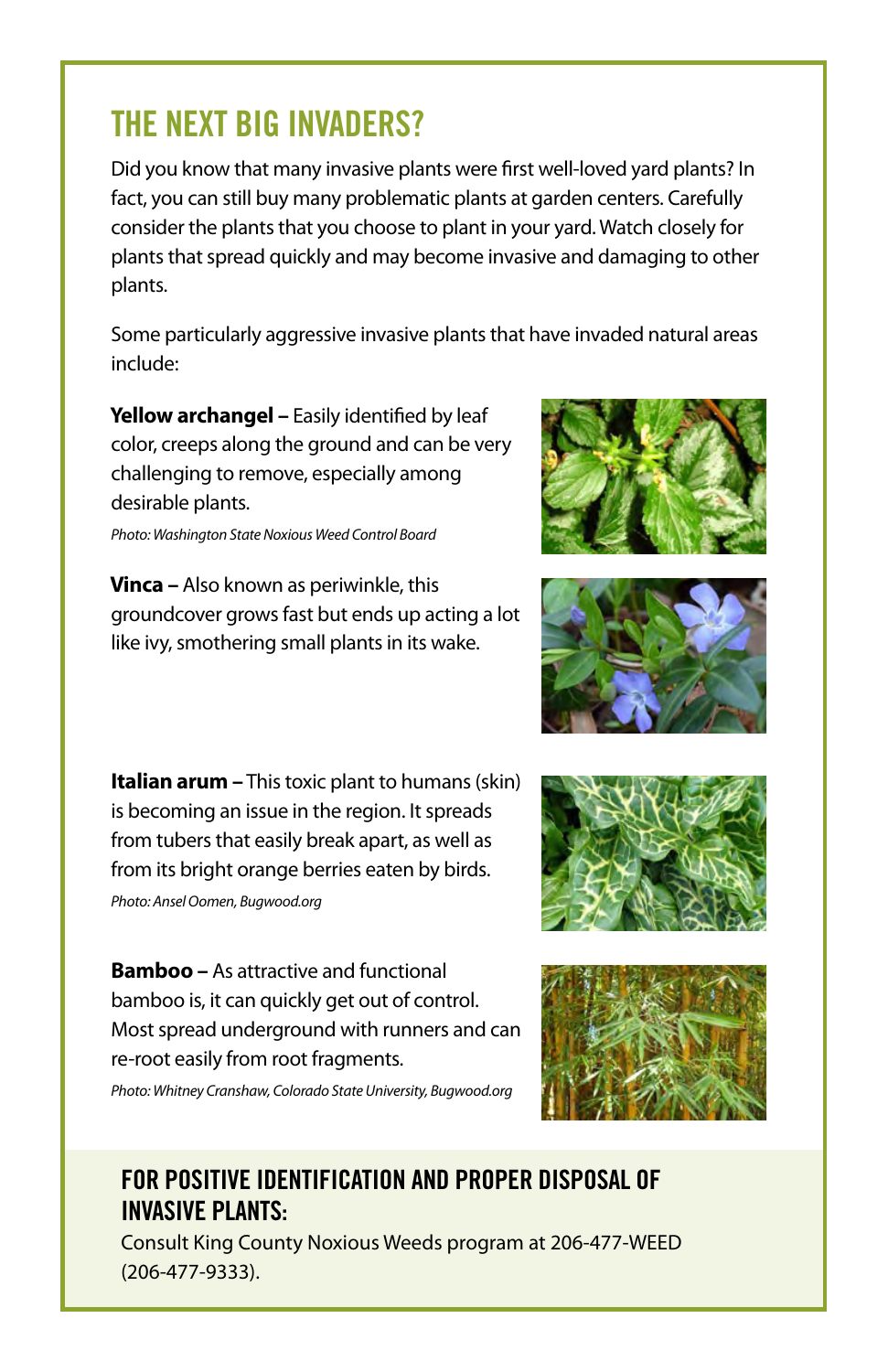## WHY ARE CONIFERS SO IMPORTANT<sup>®</sup>

Ask people from around the world what comes to mind when they think of the Pacific Northwest, and large evergreen conifer trees are at the top of the list. Trees like Douglas fir, Western red cedar, and Western hemlock define this region we call home. These trees have shaped human culture for as long as humans have lived here.



Conifers are trees that have cones. Most keep their needles or leaves throughout the winter, but a few like larches and dawn redwoods change color in the fall before dropping their needles. Here are some of the reasons why large evergreen conifers are important.

#### CONIFERS AND PEOPLE

- Large evergreen trees are a symbol for the region and part of what makes this area unique
- Conifers make it easier to breathe by cleaning our air
- Conifers can help people reduce stress and recover from illness
- Conifers add structure and interest to your yard
- Properly placed, conifers can provide a year-round living privacy screen
- Well-placed conifers may help cut home energy costs; shade in summer and wind buffer in winter
- Conifers are sacred trees to several Native American communities



**Local Food Healthy Forests Clean Water Better Ground**